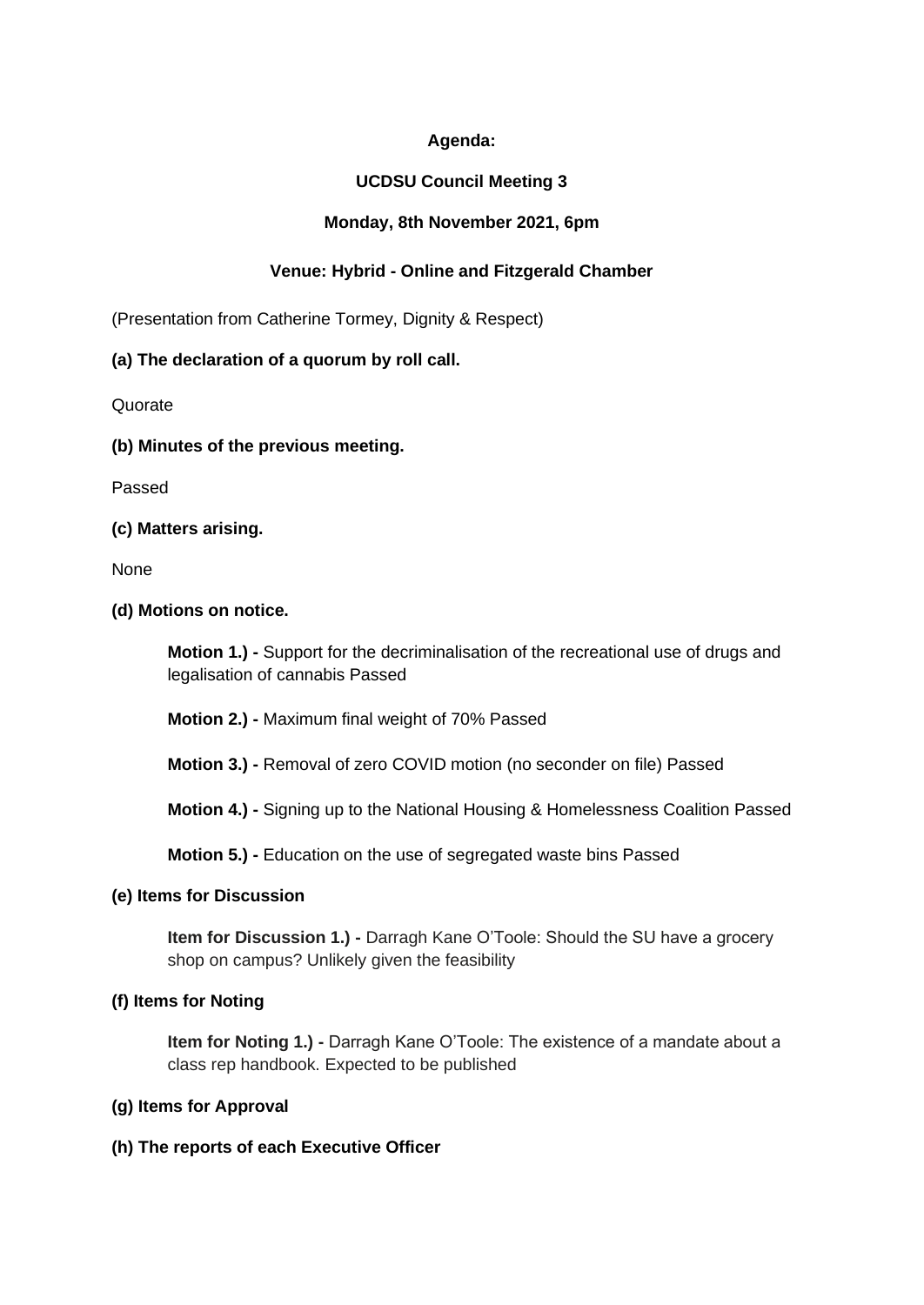### **(Received)**

#### **Sabbatical Officers:**

President - Ruairí Power Accepted

Campaigns and Engagement Officer Accepted

Ents Officer Accepted

Grad Officer Accepted

Education Officer Accepted

Welfare Officer Accepted

## **Executive Officers:**

AHSS College Officer (apologies)

Health Sciences College Officer Accepted

Law College Officer Accepted

Science College Officer Accepted

#### **Late Reports**

**-**

- **(i) Questions on notice.**
- **(j) Questions not on notice.**

**(k) All discussions deferred to the instant meeting from any previous meeting, which**

**discussions shall include the hearing of the report of any committee of Council and**

**the taking of any vote consequent upon such report or discussion.**

**(l) Motions not on notice.**

**(m) Submission of motions to be on notice for next meeting.**

**(n) Any Other Business.**

## **Motions by the 15th of November.**

**Reports and all other items by 19th of November.**